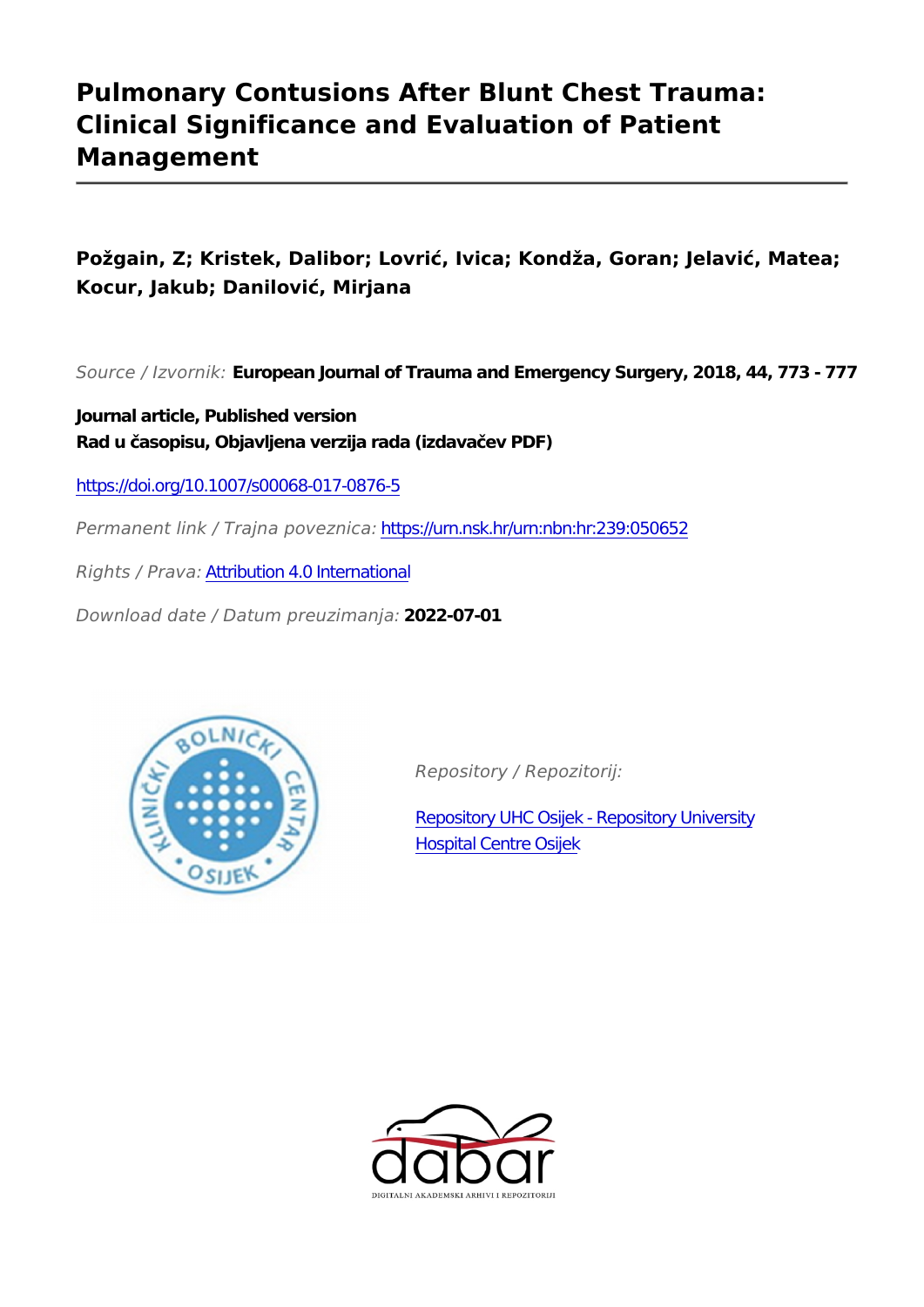#### **ORIGINAL ARTICLE**



## **Pulmonary contusions after blunt chest trauma: clinical significance and evaluation of patient management**

**Z. Požgain<sup>1,2</sup> •· D. Kristek<sup>2,3</sup> [·](http://orcid.org/0000-0003-2690-3462) I. Lovrić<sup>2,3</sup> · G. Kondža<sup>2,4</sup> · M. Jelavić<sup>2,3</sup> · J. Kocur<sup>2,3</sup> · M. Danilović<sup>5</sup>** 

Received: 29 May 2017 / Accepted: 4 November 2017 / Published online: 22 November 2017 © Springer-Verlag GmbH Germany, part of Springer Nature 2017

#### **Abstract**

**Introduction** A pulmonary contusion is an entity defined as alveolar haemorrhage and pulmonary parenchymal destruction after blunt chest trauma. According to the literature, most pulmonary contusions can only be seen on a chest CT. The aim of this study was to evaluate the patients with pulmonary contusions, as well as their management, considering diagnostic and therapeutic options related to their outcomes, since we assumed, based on everyday clinical practice, that an 'overdiagnosing' and 'overtreatment' attitude towards this injury could be present.

**Patients and methods** The research was a retrospective study including 5042 patients admitted to the Department of Traumatology in the Clinical Hospital Centre Osijek, during a 3-year period. The medical data of the patients who suffered pulmonary contusion were evaluated considering significant characteristics, known risk factors, procedures undergone, and outcomes. **Results** During the 3-year period, 2% of all the admitted patients were diagnosed with a pulmonary contusion. In 54% of the cases, the patient suffered polytraumatic injuries. The pulmonary contusion was an isolated injury in 7% of the patients. In 31% of the cases, there was no liquidothorax or pneumothorax (isolated pulmonary contusion). In 89% of the patients the pulmonary contusion was diagnosed using a CT scan. In 68% of the patients there were no interventions regarding the thorax; thoracocentesis was performed in 25% of the cases, and pleural punction in 14% of the cases. 25% of the patients developed respiratory insufficiency and 16% required mechanical ventilation. Regarding isolated pulmonary contusions, respiratory insufficiency was present in 8% of the cases.

**Conclusions** We suggest that a pulmonary contusion seen on CT only has limited clinical significance and that the use of CT scans in diagnosing and follow-up of these patients should be re-evaluated. Further prospective and randomised studies should be conducted and the patients should be clinically evaluated, with the administration of supportive and antibiotic therapy, maintaining the fluid balance, the administration of diuretics, supportive oxygen therapy, pulmonary toilet, and physical therapy.

**Keywords** Thoracic injuries · Thoracic radiography · Pneumomediastinum diagnostic · Lung injuries

 $\boxtimes$  Z. Požgain zrinkapozgain@outlook.com

- <sup>1</sup> Department of Thoracic Surgery, Surgery Clinic, Clinical Hospital Centre Osijek, Osijek University Hospital, Josipa Huttlera 4, 31000 Osijek, Croatia
- Faculty of Medicine, J.J. Strossmayer University of Osijek, Cara Hadrijana 10E, 31000 Osijek, Croatia
- <sup>3</sup> Department of Traumatology, Surgery Clinic, Clinical Hospital Centre Osijek, Osijek University Hospital, Josipa Huttlera 4, 31000 Osijek, Croatia
- <sup>4</sup> Department of Abdominal Surgery, Surgery Clinic, Clinical Hospital Centre Osijek, Osijek University Hospital, Josipa Huttlera 4, 31000 Osijek, Croatia
- <sup>5</sup> Department of Surgery, General Hospital Vukovar, Županijska 35, 32000 Vukovar, Croatia

## **Introduction**

A pulmonary contusion (PC) is an entity defined as alveolar haemorrhage caused by an injury to the alveolar capillaries and pulmonary parenchymal destruction after blunt chest trauma. Lung tissue injury occurs when the chest wall bends inward following the trauma [[1\]](#page-4-0). The possible mechanisms are based on inertial effects, mainly on different tissue densities—light alveolar tissue and heavy hilar structures [\[2](#page-4-1)]. A parenchymal lesion can occur during the 24 h after injury. It resolves within 3–14 days, depending on the size, the number of affected lobes has been reported to determine the outcome [[1](#page-4-0)]. The injury of the lung tissue without a chest wall injury was first described by Giovanni Battista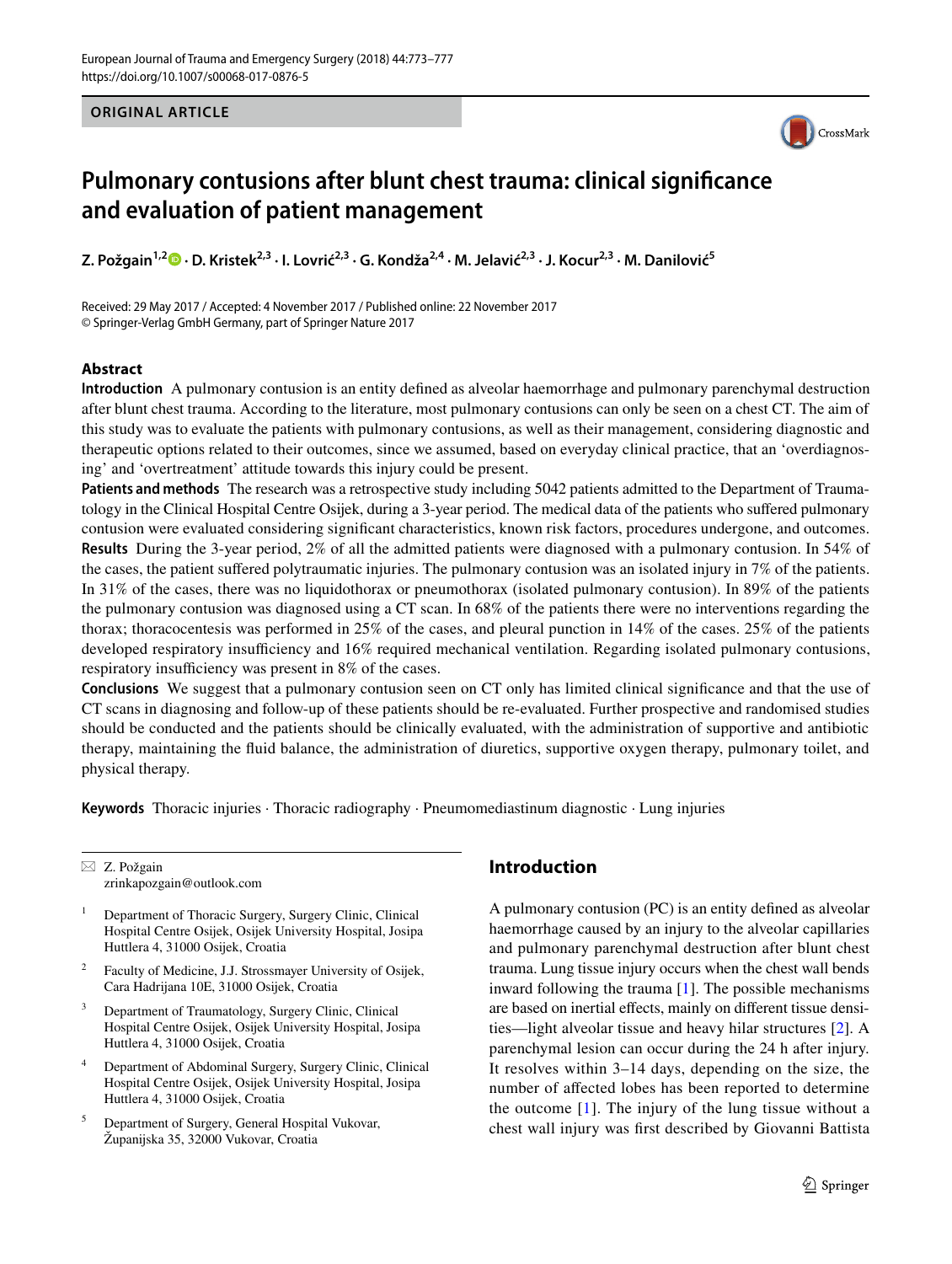Morgagni, an Italian anatomist, in 1761, and the term "pulmonary contusion" dates from the nineteenth century and Guillaume Dupuytren, a French military surgeon. The incidence is 25–35% of all blunt chest trauma [[2,](#page-4-1) [3\]](#page-4-2). Clinical manifestations include respiratory distress with hypoxemia and hypercarbia as a result of ventilation/perfusion difficulties, increased intrapulmonary shunting, increased lung water, segmental lung damage, and a loss of compliance [\[2](#page-4-1)]. According to the literature, most pulmonary contusions are only seen on a chest CT (SOCTO). Treatment of the PC is conservative and supportive; the goal is to prevent respiratory failure and hypoxia. Managing of the PC includes the maintenance of fluid balance, the administration of diuretics, supportive oxygen therapy, and pulmonary toilet and postural changes [\[3](#page-4-2), [4\]](#page-4-3). The aim of this study was to evaluate pulmonary contusions in general, as well as the management of the patients, considering diagnostic and therapeutic options related to their outcomes, since we assumed, based on everyday clinical practice, that an 'overdiagnosing' and 'overtreatment' attitude towards this injury could be present.

## **Patients and methods**

The research was done as a retrospective study including all the patients who suffered a PC and were admitted to the Department of Traumatology in the Clinical Hospital Centre Osijek during a 3-year period. The medical data were extracted from the database including 5042 patients admitted to the department in the period from 2010 to 2012, it was evaluated considering the patients' age, sex, mechanism of injury, polytrauma, comorbidities, other pulmonary diagnoses, other injuries, serial rib fractures, pleural effusion or pneumothorax, confirmation of the clinical diagnosis using a CT scan and a control CT scan, interventions such as pleural punction or thoracocentesis, respiratory distress, mechanical ventilation, other surgical procedures following concomitant injuries, the length of the hospitalisation, consultations by a pulmonologist, anticoagulative therapy, physical therapy, and complications recorded during regular check-ups. We tested if the PC diagnoses affected the incidence of respiratory distress and the need for mechanical ventilation, if they prolonged the length of hospitalisation, if there was need for a pulmonologist consultation, and if there were adverse outcomes. The inclusive criteria were the diagnoses of pulmonary contusion on the admittance or during the hospitalisation. The statistical program SPSS 23.0 for Windows/ Mac OS X (IBM Corp., Armonk, NY, USA) was used for the statistical analyses.  $P < 0.05$  was considered a priori as statistically significant. All values were mean $\pm$  standard deviation (SD). The comparison among groups was done using a *t* test.

#### **Results**

During the 3-year period, there were 101 diagnosed cases of PCs in the Department of Traumatology, Surgery Clinic, in the Hospital Centre Osijek, which makes for 2% of all the admitted patients. 88% were male and 12% were female. The oldest patient was 84 and the youngest patient was 17 years old, the average age was 47. In 56% of the cases, the trauma was caused by a traffic accident; other causes were falling from a height, falling off from a bicycle, fighting, or getting hit in the chest by an animal. In 54% of the cases the patient suffered polytraumatic injuries. In 42% of the cases the PC was bilateral and in the rest of the cases both the right and the left lung were equally affected. There were no comorbidities in 52% of the patients, 19% had hypertension and diabetes, and the rest of the patients had various joined conditions, such as psychoorganic syndrome, epilepsy, and liver lesions. There was no joined pulmonological diagnosis in 94% of the cases, while pneumonia was present in the rest of the patients. The PC was an isolated injury in 7% of the patients; others had multiple injuries, intracranial in 43% of the cases. 75% of the patients had a rib fracture; a serial rib fracture was present in 52% of the cases. In 79% of the cases there was no subcutaneous emphysema. In 31% of the cases there was no liquidothorax or pneumothorax. Pneumomediastinum was present in 7% of the patients. In 89% of the patients the PC was diagnosed using a CT scan, and in the rest of the cases it was diagnosed using an X-ray. Follow-up CT scans were performed in 18% of the patients. In 68% of the patients there were no interventions regarding the thorax, thoracocentesis was performed in 25% of the cases and pleural punction in 14% of the cases. 25% of the patients developed respiratory insufficiency and 16% required mechanical ventilation. The average duration of mechanical ventilation was 5 days. In cases with isolated PCs, without liquidothorax or pneumothorax, respiratory insufficiency was present in 8% of the cases. Complications during hospitalisation were defined as laboratory and X-ray changes, resembling pneumonia, a pulmonologist was consulted in 19% of the cases. Anticoagulant therapy was prescribed for 54% of the patients, while physical therapy was conducted with 25% of the patients. 23% of the patients were undergoing an operative procedure or an osteosynthesis of an extremity fracture, and a laparotomy for abdominal organ injuries was done in two cases. The length of hospitalisation was from 2 to 121 days, depending on the other injuries, for patients having only thoracic injuries the average hospital stay was 14 days.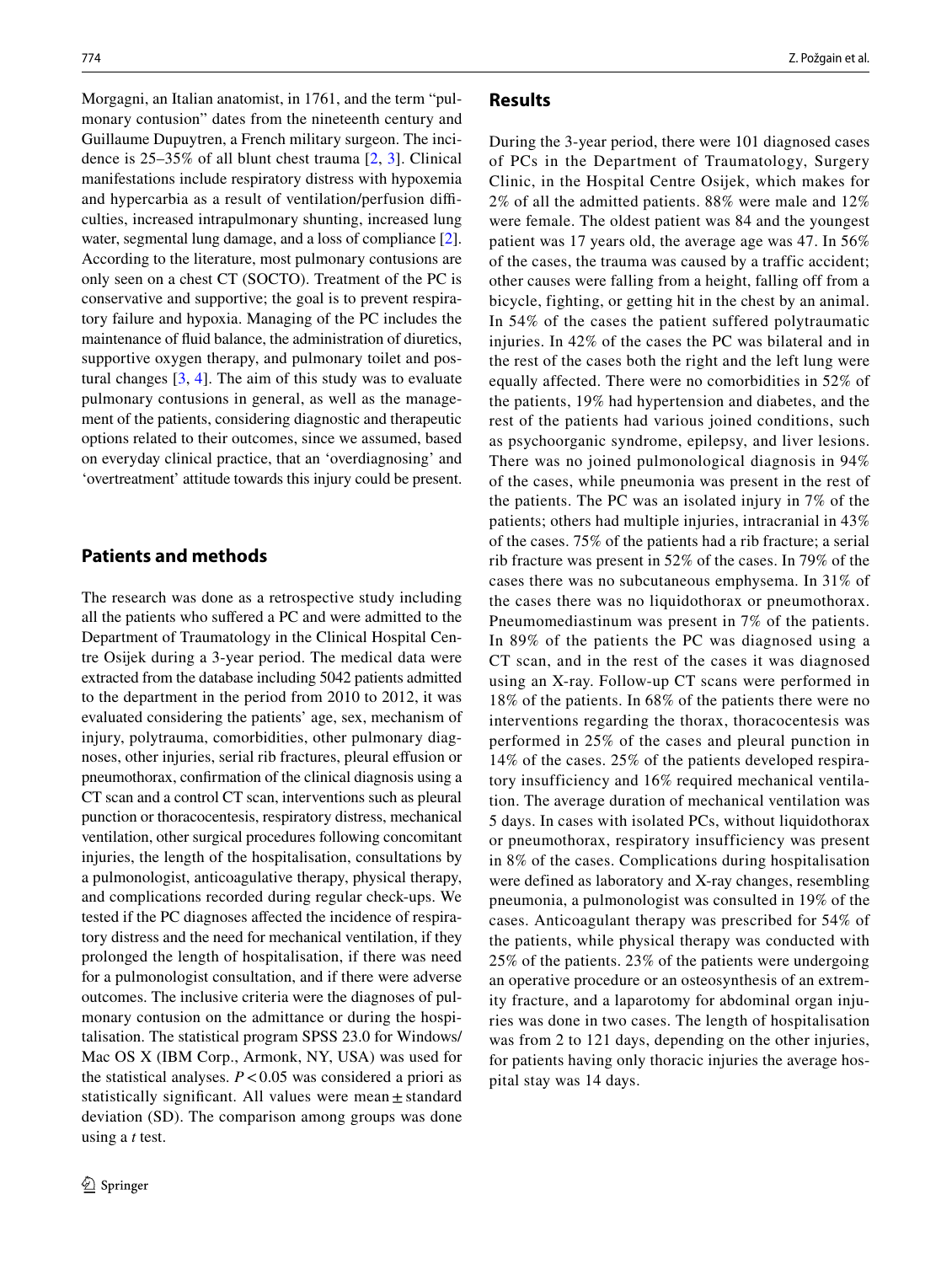#### **Discussion**

The incidence of PC in our study was slightly lower than the incidence found in the literature. The patients were a decade older in average compared to the literature data [[5\]](#page-5-0). The young age is easily explainable by the mechanism of trauma—mostly traffic accidents and falling from a height, and in our data, the socio-demographic factors influence the older age of the patients—low natality and emigrations resulted in the 'aging' of the population. Our patients were mostly male, similar to the literature data, since most of the cases were caused by a traffic accident, mostly involving a motorcycle and it is considered that motorcycle drivers are mostly male [[6](#page-5-1)].

In our patients the symptoms included dyspnoea, chest tightness, chest pain, and decreased exercise tolerance [[4](#page-4-3)], also with subcutaneous emphysema in some cases. Half of the patients had polytraumatic injuries and consequentially a worse outcome—prolonged hospitalisation and complications. One-third of the patients had no liquidothorax or pneumothorax (isolated PC). The results show that liquidothorax or pneumothorax is generally associated with rib fractures and in most of the patients there were no interventions regarding the thorax, thoracocentesis or pleural punction was performed in small number of cases. These results show that in two-thirds of the patients there were no interventions regarding the thorax, even in cases with diagnosed pleural effusion or pneumothorax, since they were clinically insignificant and thoracic drainage was not required.

The following aspects were considered in order to diagnose a PC: mode of injury, physical examination, radiography, and arterial blood gasses which may show insufficient oxygen and excessive carbon dioxide [\[7–](#page-5-2)[10](#page-5-3)]. A chest X-ray is the most common method used for the diagnosis of a PC [\[11\]](#page-5-4). Consolidated areas appear white on an X-ray film. The contusion is typically not restricted by the anatomical boundaries of the lobes or the segments of the lung  $[12-14]$  $[12-14]$  $[12-14]$ . The X-ray appearance of a PC is similar to that of an aspiration, and the presence of a haemothorax or a pneumothorax may obscure the contusion on a radiograph [[15,](#page-5-7) [16\]](#page-5-8). The signs of contusion that progress after 48 h post-injury are likely to be actually caused by aspiration, pneumonia, or acute respiratory distress syndrome (ARDS) [[17](#page-5-9)]. Although chest radiography is an important part of the diagnosis, it is often not sensitive enough to detect the condition early after the injury [[18](#page-5-10)]. In one-third of the cases, the PC is not visible on the first chest radiograph performed [[19](#page-5-11)]. It takes an average of 6 h for the characteristic white regions to show up on a chest X-ray, and the contusion may not become apparent for 48 h  $[12, 13, 19]$  $[12, 13, 19]$  $[12, 13, 19]$  $[12, 13, 19]$  $[12, 13, 19]$  $[12, 13, 19]$ . When a PC is apparent in an X-ray,

it suggests that the trauma to the chest was severe and that a CT scan might reveal other injuries that were missed by the X-ray  $[20]$ .

A CT is a more sensitive test for a PC and it can identify abdominal, chest, or other injuries that accompany the contusion [\[21–](#page-5-14)[23](#page-5-15)]. Unlike an X-ray, a CT scan can detect the contusion almost immediately after the injury [[22](#page-5-16)]. However, in both an X-ray and a CT scan, a contusion may become more visible over the first 24–48 h after trauma, as bleeding and oedema into lung tissues progress [\[24](#page-5-17)]. A CT scan also helps determine the size of a contusion, a larger volume of the contused lung on a CT scan is associated with an increased likelihood that ventilation will be needed [\[22](#page-5-16)]. The indication for mechanical ventilation is, of course, based on the clinical status of the patient. CT scans also help differentiate between a contusion and a pulmonary haematoma, which may be difficult to tell apart otherwise [[25\]](#page-5-18). Findings on CT scans of contusions are non-segmental areas of consolidation and ground-glass opacification, which mostly involve the lung and are directed deeply into the area of trauma, often sparing 1–2 mm of sub-pleural lung parenchyma adjacent to the injured chest wall [[26](#page-5-19)]. A CT is highly sensitive in detecting a PC, and the extent of lung involvement on a CT scan correlates with clinical outcomes [[10,](#page-5-3) [27–](#page-5-20)[29\]](#page-5-21).

However, PCs visible on a CT but not on a chest X-ray, PC SOCTO, are usually not severe enough to affect the outcome or the treatment [\[11](#page-5-4)]. In nearly all of the patients the PC was diagnosed using a CT scan, and in the rest of the cases it was diagnosed using an X-ray. A follow-up CT scan was performed in very few patients mostly because of their clinical status—if there were symptoms of pneumonia or lack of clinical improvement.

The use of a pulmonary ultrasound, performed at the bedside or on the scene of the accident, is still not widespread, being limited to facilities which are comfortable with its use for other applications, like pneumothorax, airway management, and haemothorax. Its accuracy has been found to be comparable to CT scanning [\[30\]](#page-5-22). An ultrasound could be used in all cases with positive chest X-ray findings and for follow-up examinations. The ultrasound is useful in patients with X-ray-positive pleural effusion because of the possibility to mark the place on the skin for optimal pleural punction and for diagnosing the pleural effusion in patients with negative X-ray for pleural effusion.

In our study, some of the patients developed respiratory insufficiency and a very small number required mechanical ventilation, where the duration was under 48 h in most of the cases. There were no long-term complications in patients with a PC who developed ARDS. In cases with isolated PCs, without a liquidothorax or pneumothorax, respiratory insufficiency was present rarely. Hoff et al. reviewed patients having an isolated PC after blunt chest trauma, and the results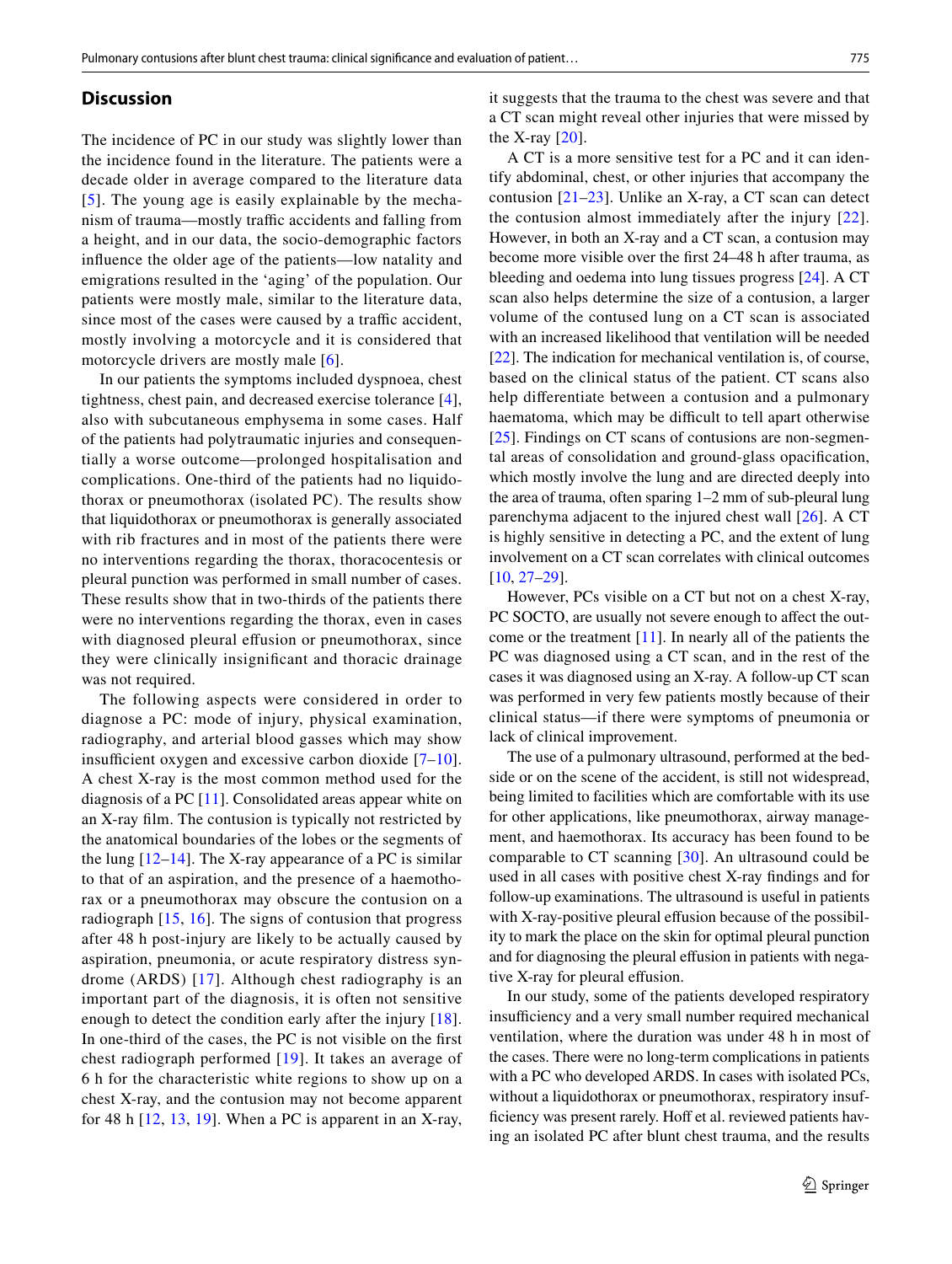showed that an isolated PC in healthy patients is not associated with mortality. Other authors associate a PC with a 10–25% mortality rate. Some patients develop complications depending on hypoxia on admission and a PC on the admission chest radiograph (large contusions). Complications that can possibly occur in patients with a PC are pneumonia, empyema, atelectasis, and bronchopleural fistula [[2,](#page-4-1) [7\]](#page-5-2).

The incidence of pneumomediastinum, according to the literature, in patients with blunt chest trauma and a PC is probably caused by the "Macklin effect" in all the cases where thoracic and abdominal viscus perforation has been ruled out. The "Macklin effect" is a result of increased intraalveolar pressure, leading to alveolar rupture, with air dissection along the bronchovascular sheaths and the spreading of this pulmonary interstitial emphysema in the mediastinum. It is diagnosed using chest radiography and CT, and managed conservatively  $[8, 9]$  $[8, 9]$  $[8, 9]$  $[8, 9]$ .

ARDS may occur in 50–60% of these patients according to the literature, in these cases mechanical ventilation is required, including lung protective ventilation, as per ARDS net protocols (low tidal volume with high PEEP), inverse ratio ventilation, individual lung ventilation with a double lumen tube, and high-frequency jet ventilation. The use of non-invasive positive pressure ventilation (NIPPV) has shown good results [\[2](#page-4-1), [4](#page-4-3)].

The treatment for PCs includes supportive and antibiotic therapy, maintenance of fluid balance, administration of diuretics, supportive oxygen therapy, and pulmonary toilet and postural changes. The administration of fluids is considered controversial in these cases, considering the possibility of exacerbating the oedema. Chest physiotherapy includes breathing exercises, stimulation of coughing, suctioning, percussion, movement, and vibration [[2,](#page-4-1) [4](#page-4-3)]. Our results show that anticoagulant therapy was prescribed for 54% of the patients, while physical therapy was conducted with 25% of the patients. All the patients with a diagnosed PC were on antibiotic therapy. In the cases with PC SOCTO where there were no clinical indications for antibiotic treatment, this protocol could be in the 'overtreatment zone' and should also be re-evaluated. There is no evidence that every pulmonary contusion causes complications if antibiotic therapy is not administered. The complications have been associated with the size of the lesion, which again leads us to the conclusion that if there is a possibility for complications, the lesion will be detected on the standard chest X-ray, and if it is PC SOCTO it will cause complications in exceptional cases. The clinical status of the patient should be the main guide for making decisions regarding the therapy and the course of treatment.

Physical therapy should be conducted whenever possible, in our case the limitations for physical therapy were polytraumatic and intracranial injuries. Some of the patients were undergoing an operative procedure or an osteosynthesis of an extremity fracture and laparotomy for abdominal organ injuries. The diagnosis of PC did not prolong the hospital stay for operated patients, which means the hospitalisation lasted the same number of days as in the patients undergoing the same operative procedures and not having a PC.

Research is being conducted regarding new treatment options, including intravenous corticosteroids, antioxidants, and exogenous surfactants, since the role of neutrophils and fibroblast proliferation in the inflammatory response to lung tissue injury has been established [[2\]](#page-4-1).

Since the main cause of blunt chest trauma and PCs are traffic accidents, prevention strategies include airbags, seat belts, and car seats for children [[2\]](#page-4-1).

### **Conclusions**

We suggest that PC SOCTO has limited clinical significance and that the use of a CT scan in diagnosing and follow-up of these patients should be re-evaluated. There is no need for deep research of PC if no clinical sign arises. Further prospective and randomised studies should be conducted. Patients should be clinically evaluated, with the administration of supportive and antibiotic therapy, maintaining the fluid balance, the administration of diuretics, supportive oxygen therapy, pulmonary toilet, and physical therapy. Further research is needed regarding new therapy options and the more frequent use of the pulmonary ultrasound.

#### **Compliance with ethical standards**

**Conflict of interest** Požgain Zrinka, Kristek Dalibor, Lovrić Ivan, Kondža Goran, Jelavić Mario, Kocur Josip and Danilović Milijana state that they have no conflict of interest to declare.

**Ethical approval** The study was approved by the local ethics committee at the Clinical Hospital Centre Osijek, Osijek University Hospital, and the Faculty of Medicine of the J.J. Strossmayer University of Osijek, Croatia, according to the Helsinki Declaration.

## **References**

- <span id="page-4-0"></span>1. Cohn SM, DuBose JJ. Pulmonary contusion: an update on recent advances in clinical management. World J Surg. 2010;34(8):1959–70.
- <span id="page-4-1"></span>2. Ganie FA, Lone H, Lone GN, Wani ML, Singh S, Dar AM, et al. Lung contusion: a clinico-pathological entity with unpredictable clinical course. Bull Emerg Trauma. 2013;1(1):7–16.
- <span id="page-4-2"></span>3. Rodriguez RM, Friedman B, Langdorf MI, Baumann BM, Nishijima DK, Hendey GW, et al. Pulmonary contusion in the pan-scan era. Injury. 2016;47:1031–4.
- <span id="page-4-3"></span>4. Chaudhury A, Gaude G, Hattiholi J. Risk factors affecting the prognosis in patients with pulmonary contusion following chest trauma. J Clin Diagn Res. 2015; 9(8):OC17–9.